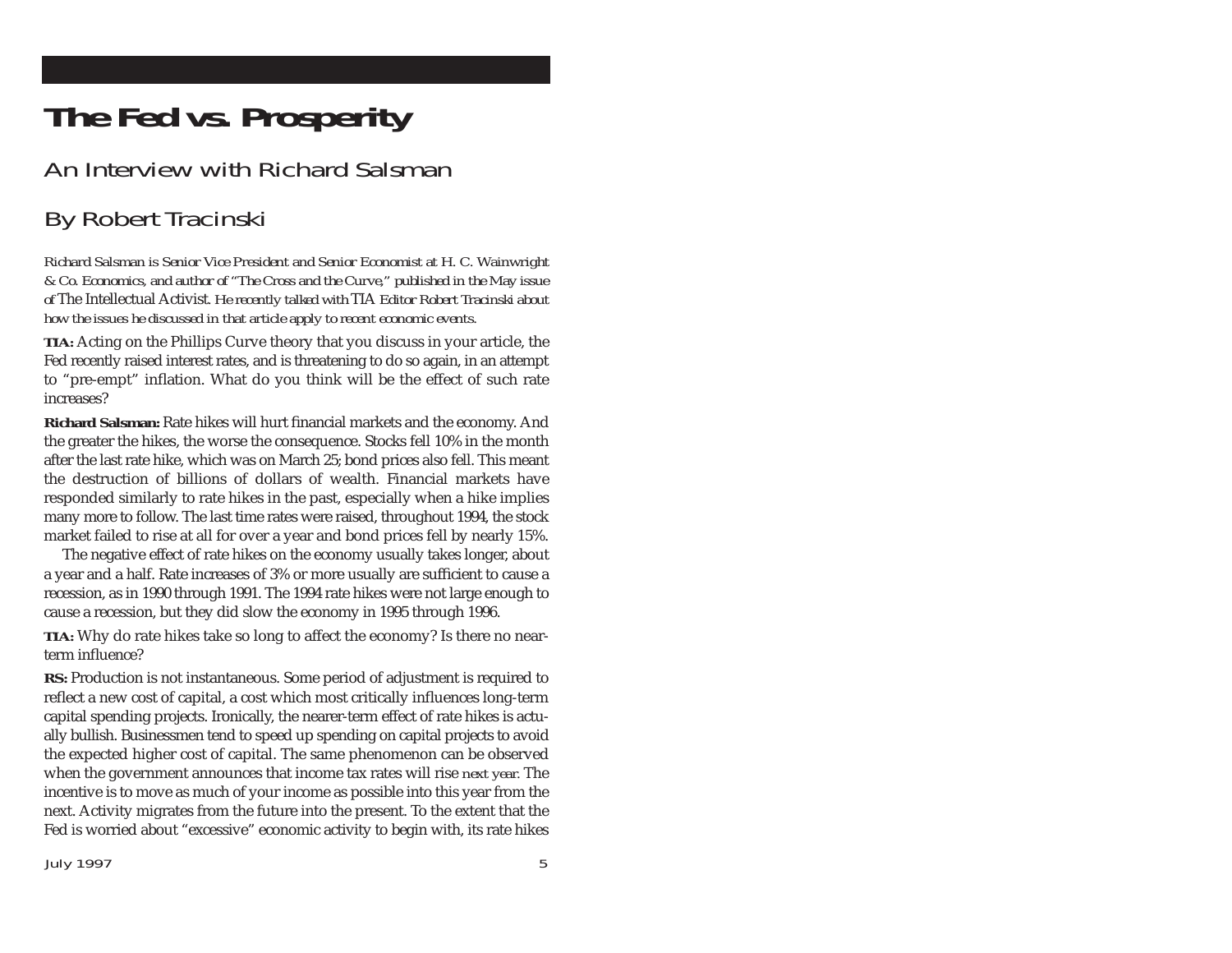only *heighten* that activity near-term.

*TIA:* So you expect a vicious circle: The Fed raises rates to slow growth, but short-term activity increases, so it raises rates again, and so on—until it causes a recession.

**RS:** Yes, that has been its pattern in the past. And when, in the face of a recession, the Fed begins to lower rates, it makes things worse, inducing businessmen to put off economic activity from the present into the future. The recession deepens and the Fed then cuts rates still further. Instead of "smoothing" the business cycle, as most economists allege, the Fed actually accentuates it.

*TIA:* Expand if you will on the workings of the Federal Reserve. It is usually said that by raising or lowering interest rates, the Fed can contract or expand the money supply and thereby slow or increase inflation. You seem to reject this idea, holding that the only consequence of higher interest rates is restricted growth. Why? Doesn't the Fed control the money supply?

**RS:** Only to a limited extent. The Fed mostly influences the currency portion of the money supply—Federal Reserve Notes. But currency is only about 15% of the total money supply. The rest of the money supply consists of checkable deposits at banks and mutual funds. Although these deposits are tied in some loose way to bank reserves at the Fed and must conform to Fed-mandated reserve requirements, they still fluctuate to a considerable degree outside the control of the Fed. Loan demand tied to business expansion, for example, can increase deposits without causing inflation. The demand for Fed currency itself fluctuates beyond its control; more than half of it circulates outside the US, in the streets of cities like Moscow and Havana, where local money is distrusted. Even if the Fed controlled 100% of the money supply, the value of money—its purchasing power—would be affected not only by supply but by demand.

Rising interest rates do not "contract" the money supply and "slow" inflation; they *reflect* inflation, as lenders seek compensation for being repaid in cheaper dollars. The error consists in believing that interest rates are the price of money, and then to conclude that a higher price of money is achieved by contracting its supply. But interest rates are the price of *credit—*of savings lent over some period of time. The price or value of money is its purchasing power what it will buy in terms of tangible goods and services. The price of credit does not *determine* the supply of money; rather it *reflects* the price of money, because lending is conducted in money.

*TIA:* In your article, you stated that the Fed's "absurd policy of ensuring economic stagnation is even codified into law, in the Humphrey-Hawkins Act of 1978." What is this Act?

**RS:** Officially, it is the "Full Employment and Balanced Growth Act of 1978,"

and it extended to the Fed the central planning goals first set out in the Employment Act of 1946. Among other things, these Acts require the President to submit annually a five-year plan for economic growth, employment, and inflation, along with his budget. The 1978 Act requires the Fed to make policy consistent with the President's plans, to maintain low inflation and foster "full employment"—that's defined in the Act as an unemployment rate no higher than 4%, even though that has not happened since 1969. The 1978 Act also requires the Fed to testify before Congress about its designs. Since the Fed follows no objective standards, such testimony causes market turmoil. The Act embodies Phillips Curve theory by requiring the Fed to actively create jobs, allegedly by inflating—and also to tame inflation, allegedly by stunting economic growth and employment.

Fortunately, there are a few congressmen who realize that this Act embodies a false view of inflation and jobs. Since 1995 there have been two Republican congressmen in particular. Senator Connie Mack and Representative Bill Paxon have sponsored a bill, the Economic Growth and Price Stability Act, which would require the Fed to focus only on price stability. The assumption, a reasonable one, is that price stability is a precondition for economic growth and job creation. This bill tells the Fed to stop treating sound money and a sound economy as incompatible. Unfortunately, this is a lame attempt to improve central planning, not dismantle it.

We need to abolish the Fed and allow the re-establishment of free banking and the gold standard. That system embodies individual rights and the rule of law; it's what brought the US falling prices, higher real wages, and prosperity.

*TIA:* Why are false doctrines still accepted at the Fed today, when its Chairman is Alan Greenspan? He used to know better—he wrote in *The Objectivist* in the 1960s defending free banking and the gold standard. What happened? What are his ideas now?

**RS:** First, the Fed is not some scientific monetary institute. Central banks are a statist device to finance the welfare state. Second, Mr. Greenspan is the Dr. Robert Stadler of *Atlas Shrugged.* He is fully aware of the truth, in this case about monetary affairs, yet leads and promotes the government agency destructive of objective money.

As to his motivation, I leave that to others who know him personally. For myself, I would not trust even his private pronouncements. What some people call "Potomac Fever," Ayn Rand used to call power lust.

But his public record is very clear. It involves a series of intellectual caveins for the sake of maintaining his political standing. He was President Ford's top economic advisor in 1974 and 1975, when the "Whip Inflation Now"